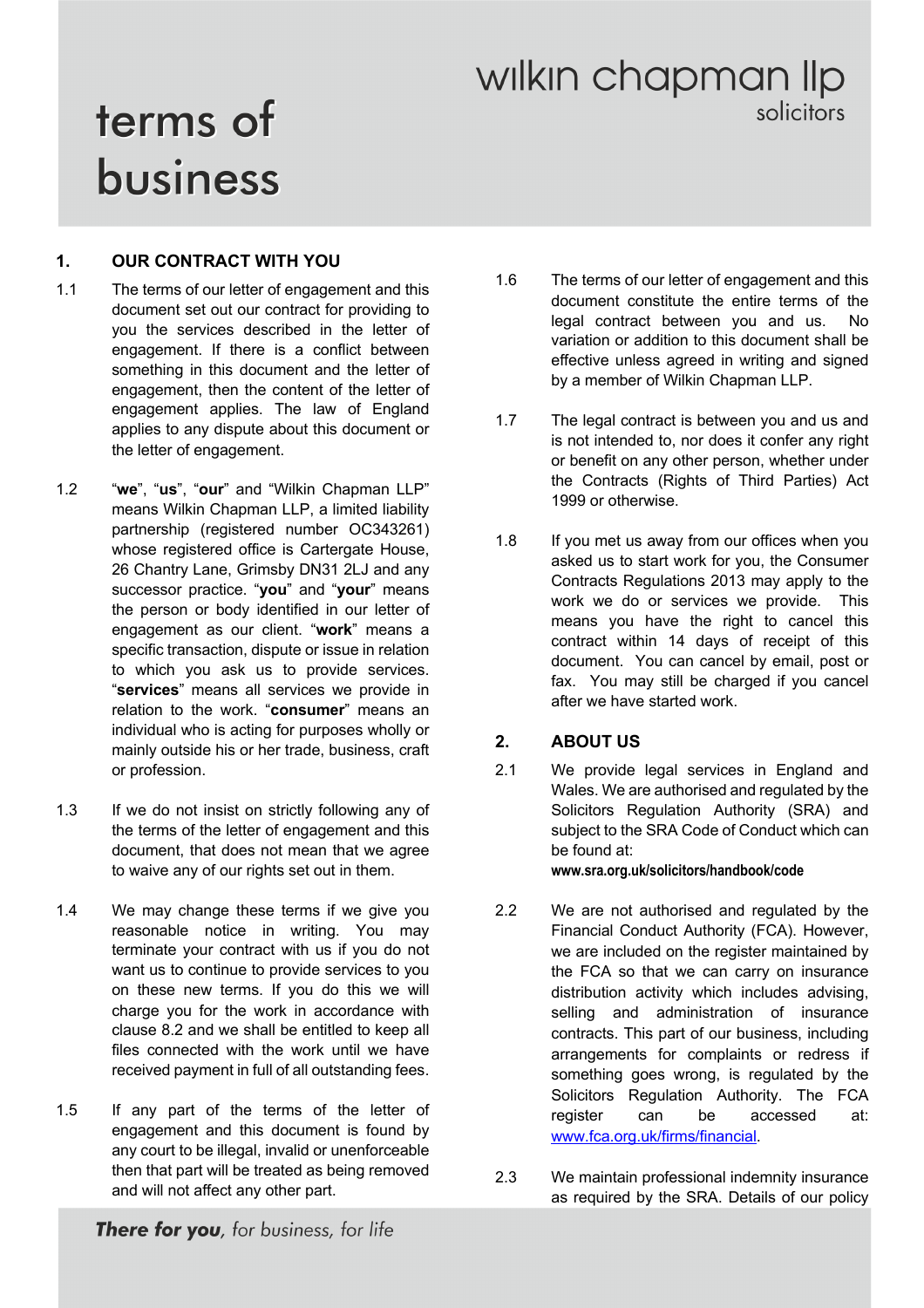and insurers are available for inspection at our registered office.

2.4 We are registered for VAT under number 127942455. Unless we say otherwise, any amounts of money we refer to exclude VAT.

#### **3. ABOUT YOU**

- 3.1 We have the right to assume that whoever gives us instructions to provide services to you has actual authority to do so and that we can rely on any information provided by that person.
- 3.2 Where instructions are given on behalf of a company, partnership, limited liability partnership, club or other organisation we have the right to assume that this document and the letter of engagement have been approved by the directors (in the case of a company), partners (in the case of a partnership), members (in the case of a limited liability partnership) or the proper officers (in the case of a club or other organisation).
- 3.3 If we provide services for more than one person or body in relation to the same matter, all those persons or bodies have joint and several liability for our fees. Each person or body agrees that we may disclose information about them relevant to the services to the other person or body.

#### **4. COMMUNICATIONS**

- 4.1 Our offices are open for personal visitors from 9 am to 5 pm, Monday to Friday except bank holidays and other public holidays.
- 4.2 Unless you tell us otherwise, we will communicate with you in whatever form appears appropriate to us in the circumstances. Unless you tell us otherwise, we will not be required to encrypt or password protect any email or document sent to you in electronic format. We will not be responsible for loss arising from misdirection, non delivery or unauthorised interception, redirection or copying or reading of emails sent by us. We are not responsible for any loss or damage

caused to hardware or software caused by any emails or electronic data sent by us unless this was caused by our negligence.

#### **5. INFORMATION ABOUT YOU AND CREATED AS A RESULT OF PROVIDING SERVICES TO YOU**

- 5.1 Unless otherwise agreed in writing with you, we will keep confidential any information which is not otherwise publicly available that we acquire about you, your business and affairs (which may include information which is covered by legal professional privilege), except that we may disclose such information:-
	- (a) to our auditors, external assessors or other advisors;
	- (b) to our insurers, in order to seek professional indemnity insurance or to comply with the terms of that insurance;
	- (c) to providers of business support services to us;
	- (d) to other professional advisors engaged by you or us on work related to our services to you;
	- (e) when required to do so by any law or regulatory authority (such as to the National Crime Agency under Anti Money Laundering rules) to which we are subject. By law, we may be unable to tell you of such disclosure. We are not liable for loss or damage to you as a result of us making such disclosures;
	- (f) to Companies House, if you are a company or a Limited Liability Partnership, of any discrepancies between information collected from Companies House, and information gathered while fulfilling our anti-money laundering duties.
	- (g) when making any claim to the Financial Services Compensation Scheme on your behalf (see clause 7.6 below).
	- (h) we are a member of Certainty (the confidential National Will Register). All Wills held by us will be registered with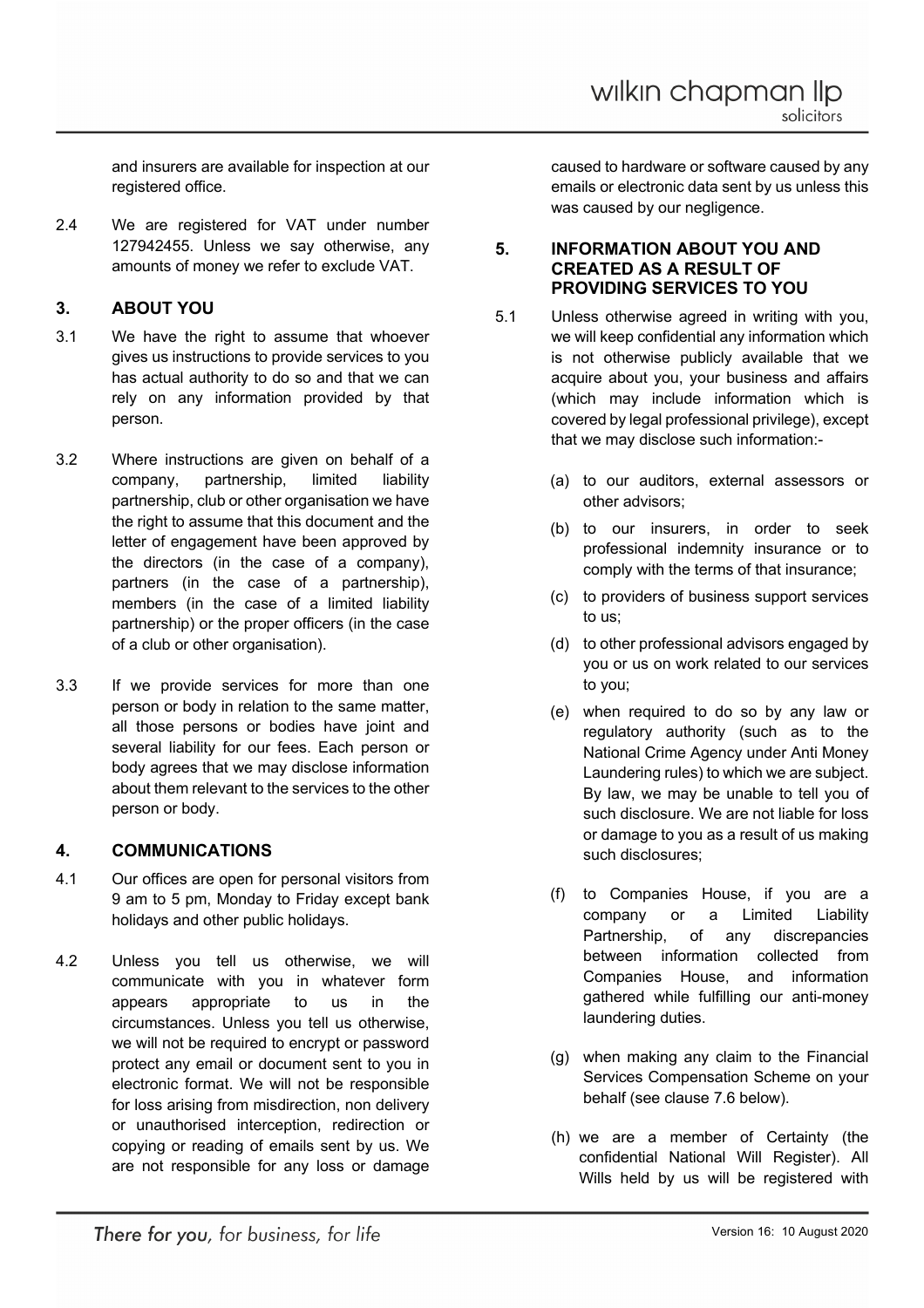Certainty on a National Wills database. The only information recorded on this register is your name, address, date of Will and the fact your Will is stored with us. This record is confidential and is not released to a searcher, instead the searchers details are passed to us. We will retain the original Will which will not be released without either your authority or to your named executors on the production of a death certificate. All Wills created by us will be registered with Certainty unless you specifically inform us of your objection to this.

- 5.2 We are registered with the Information Commissioner as a data controller under the General Data Protection Regulation (EU) 2016/679), registered number Z6671017. We are committed to ensuring your privacy is protected and draw your attention to the Client Privacy policy on our website (www.wilkinchapman.co.uk) which explains how, why and when we collect and process personal data and how it is kept secure. You may ask us what information we hold about you by making a subject access request to datarequest@wilkinchapman.co.uk
- 5.3 We may use information we hold about you to search the files of credit reference agencies to help us make credit decisions about you, to prevent fraud, check your identity and prevent money laundering or other financial crime. The credit reference agencies may make a record of those searches.
- 5.4 Any personal data that we receive from you to enable us to check your identity will be processed only for the purposes of preventing money laundering or terrorist financing, unless we have your consent to use it in another way.
- 5.5 To ensure that you are kept up to date with our services and events you can sign up to our newsletter. Go to our website (www.wilkinchapman.co.uk) and click on the "Sign Up" button.
- 5.6 Information about us which we give to you is confidential and/or commercially sensitive under the Freedom of Information Act 2000 (FOIA), except for identifying us as providing services to you and information which is publicly available. If you receive a request for information about us under FOIA, you will tell us promptly in writing and have regard to any representations we make to you before you consider disclosure.
- 5.7 We will store securely and without charge files and documents created or held by us as a result of providing services to you. We will keep these for a minimum of six years after completing our services to you and in accordance with our data retention schedule. We will then destroy them without further reference to you. We may store and disclose such files and documents in electronic form only. We may charge you for the reasonable costs of retrieving and disclosing them to you. We may keep hold of any documents and files relating to you until you have paid our fees and expenses.
- 5.8 We will store securely and without charge any legal document created as a result of providing services to you such as a will or deed which you have asked us, and we have agreed, to store for you. We will not destroy these documents.
- 5.9 We own all copyright and other intellectual property rights in documents, advice and other works in any format which we create, develop or generate in the course of providing services to you. We give you a licence to use and copy such documents, advice and other works for the purposes of the services provided by us. That licence is exclusive to you and cannot be transferred or shared by you to another person. We may terminate the licence by written notice with immediate effect if you do not pay our fees and expenses.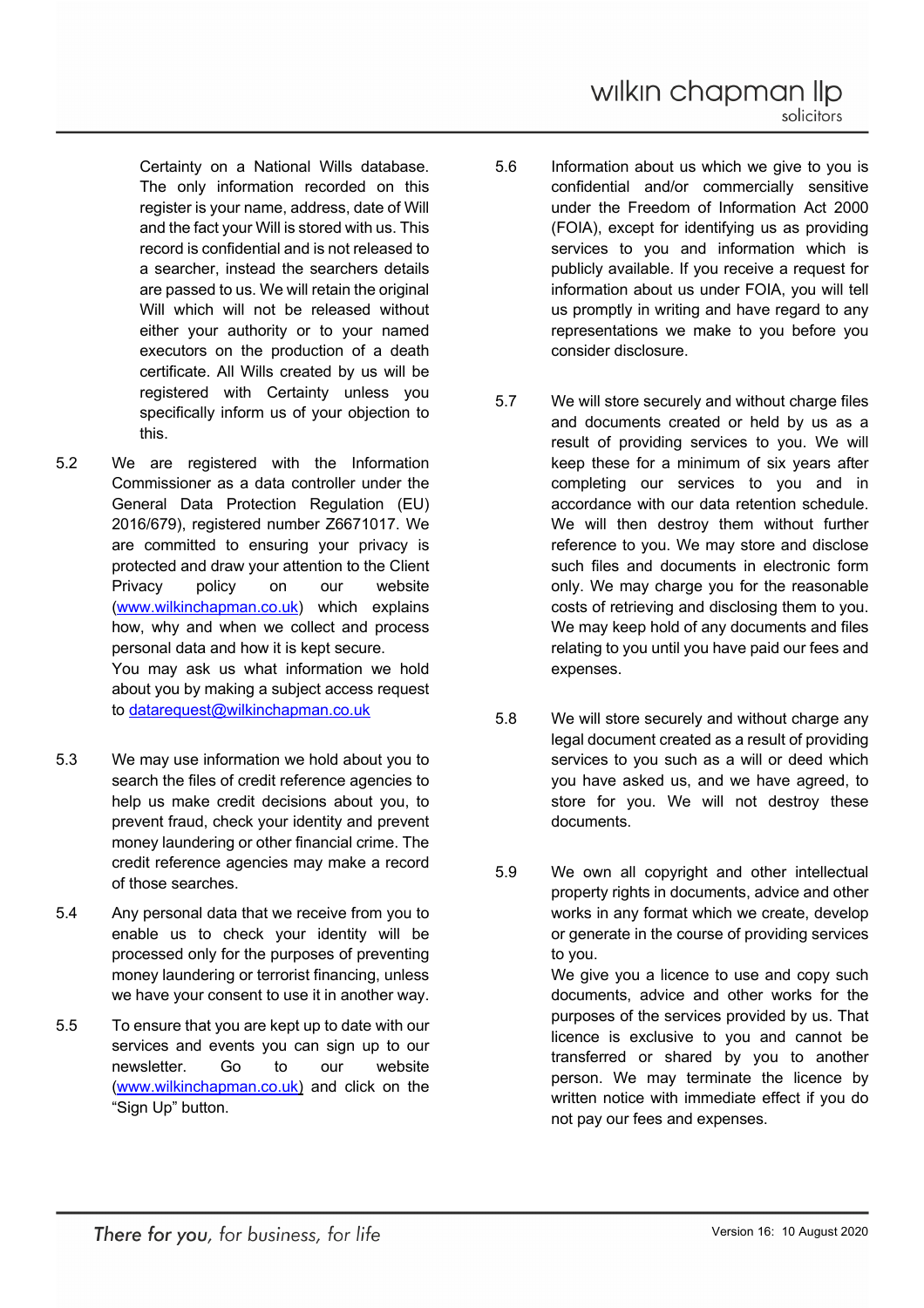5.10 We may reuse advice or opinions obtained or work created as a result of providing services to you. We will hide information in such work which might identify you.

#### **6 EXCLUSIONS AND LIMITATIONS OF LIABILITY**

These terms do not exclude or restrict our liability if our negligence causes death or injury to you.

- 6.1 We are not liable for any indirect loss, special loss or consequential loss or damage to you or for any loss of profit, loss of contract, loss of business, loss of goodwill, loss of opportunity, loss of revenue, loss of income or any similar loss of any nature arising in any circumstances whatsoever and however caused.
- 6.2 We are not liable for loss arising from:-
- (a) delay by you or others giving us information for documents;
- (b) information or documents supplied by you or others being incomplete, inaccurate or out of date;
- (c) things outside our reasonable control;
- (d) actions, failures or advice of others;
- (e) delay by you paying our fees or any expense or disbursements we have requested from you.
- 6.3 Save for death or personal injury caused to you and arising from our negligence, our maximum aggregate liability to you for any and all losses, claims, liabilities and expenses of whatever nature is limited to the sum set out in the letter of engagement or if no sum is specified, £3 million including interest and costs.
- 6.4 We are not liable for a failure to provide services which fall outside the scope of our engagement as set out in the letter of engagement. We are not under a duty to advise you about, or of the consequences of, any event or change in the law or its interpretation which takes place after we finish providing the work.
- 6.5 We will not provide advice on any form of taxation (including VAT), any accounting matters, or pensions and we do not provide advice on financial matters unless expressly provided for in our engagement letter.
- 6.6 Our services are provided by us only and your contract is with us only. We are not liable to people or bodies other than you for our services. You agree you will not bring any claim against any company owned or controlled by us, any of our members, employees, consultants or agents or those of any company owned or controlled by us. Any services provided by such people are solely on our behalf.
- 6.7 If you are not a consumer and we have suffered loss or liability as a result of acting in accordance with your instructions, you will indemnify us for such loss or liability to the extent that it is not caused by our own negligence.

#### **7 OUR FEES AND YOUR MONEY**

- 7.1 Unless stated otherwise in the engagement letter, our fees are based on the time spent providing services to you according to the hourly rate of members of staff whose seniority and expertise are appropriate for the work. Time spent will include meetings with you and others, travelling, preparing and working on documents, attending court, research, correspondence and emails, opening a file and compliance obligations. Time is recorded in six minute units meaning that activities taking less than six minutes will still be charged at six minutes duration. We may charge a higher fee to reflect the complexity, value, importance to you and urgency of the services we provide.
- 7.2 We review hourly rates annually but may alter them at other times. We will tell you about any increase to hourly rates. You may terminate your contract with us if you do not want us to provide services to you at those increased rates. If you do this, we will charge you for work as set out in 8.2 below.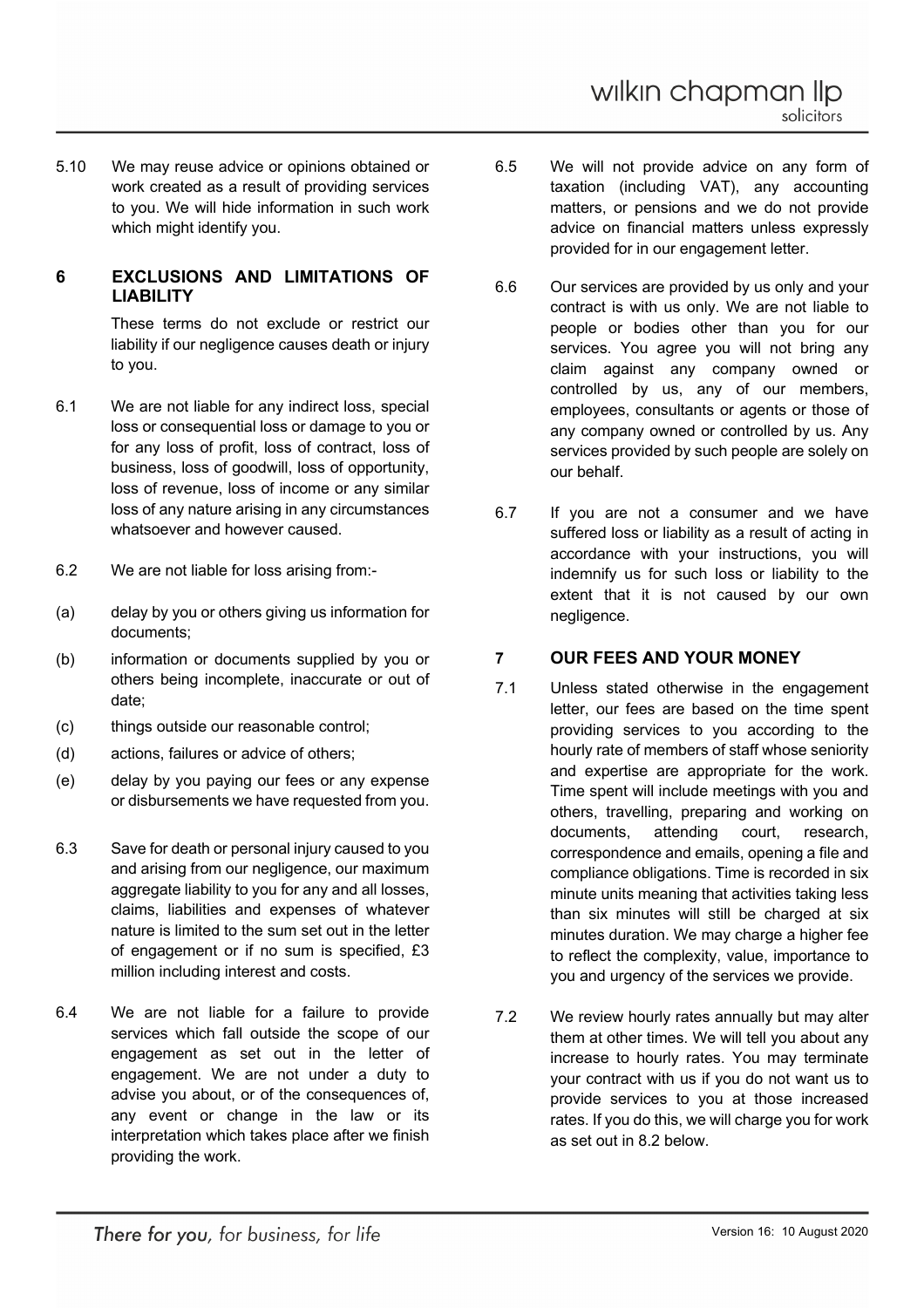- 7.3 In providing services to you, we may incur expenses and disbursements on your behalf such as court fees, barristers' fees, search and registration fees, stamp duty land tax and bank transaction costs. You will pay these expenses and disbursements in advance.
- 7.4 We will prepare and send you invoices for our fees and expenses on a monthly basis or at appropriate stages in the work. We may ask you to pay our fees and expenses in advance. If we do, we will hold the money you pay us in a general client account which we operate in accordance with the SRA Accounts Rules. Our total fees may be higher than the amount you have paid on account. We will refund money paid on account which is not used for fees and expenses.
- 7.5 We will pay you interest on money of yours which we hold in our client account in accordance with the SRA Accounts Rules and our policy on client account interest. We will pay interest without deduction of tax unless we tell you in writing otherwise. It is your responsibility to declare money received for tax purposes. The rate of interest will vary. Our policy and the rate payable will be as published on our website www.wilkinchapman.co.uk from time to time.
- 7.6 You must pay our invoice as soon as you receive it. We may stop providing services to you if you do not pay an invoice.
- 7.7 Monies in our client account are deposited with a financial institution covered by the Financial Services Compensation Scheme ("FSCS") and are protected up to £85,000. If you hold other personal monies in the same institution the limit will remain £85,000 in total. We are not liable for any losses which you suffer as a result of the failure of a financial institution but we will assist you in making a claim to the FSCS. A corporate body will only be eligible for compensation if considered a small company under the FSCS scheme. With effect from 3rd July 2015, the FSCS will provide a £1 million protection limit for temporary high balances held with a bank, building society or

credit union if it fails. Further details relating to what constitutes a temporary high balance and the rules relating to the protection can be found at www.fscs.org.uk.

- 7.8 We do not accept payments in cash, but you can pay our bill by card or BACS transfer.
- 7.9 If you do not pay an invoice within 30 days of the date of invoice, we will charge you interest at 4% above the base rate of Nat West Bank plc as set by that bank from time to time. We will charge that interest on a daily basis from the 30th day after the date of the invoice to the day we receive payment. We may take reasonable steps to require payment which may include reminder letters, telephone calls and court proceedings. If we take you to court, you may have to pay any court fees, enforcement costs and statutory interest at 8% per year in addition to what you already owe us.
- 7.10 You must pay our fees and expenses at least seven days before completion if we are acting for you in the purchase of a domestic property.

If we are acting for you in the sale of a domestic property (whether or not including a purchase of another property), you must pay our fees and expenses on completion. If a sale or purchase of a property does not take place we will make a charge to reflect the work actually done by us.

- 7.11 If we are acting for you in litigation (including arbitration):-
	- (a) you are responsible for paying our fees and expenses even if the court, tribunal or arbitrator orders someone else to pay some or all of them;
	- (b) unless you have agreed otherwise in a conditional or contingency agreement with us, you must pay our fees and expenses if you lose or withdraw your claim;
	- (c) if you lose or withdraw from a claim, the court or arbitrator is likely to order you to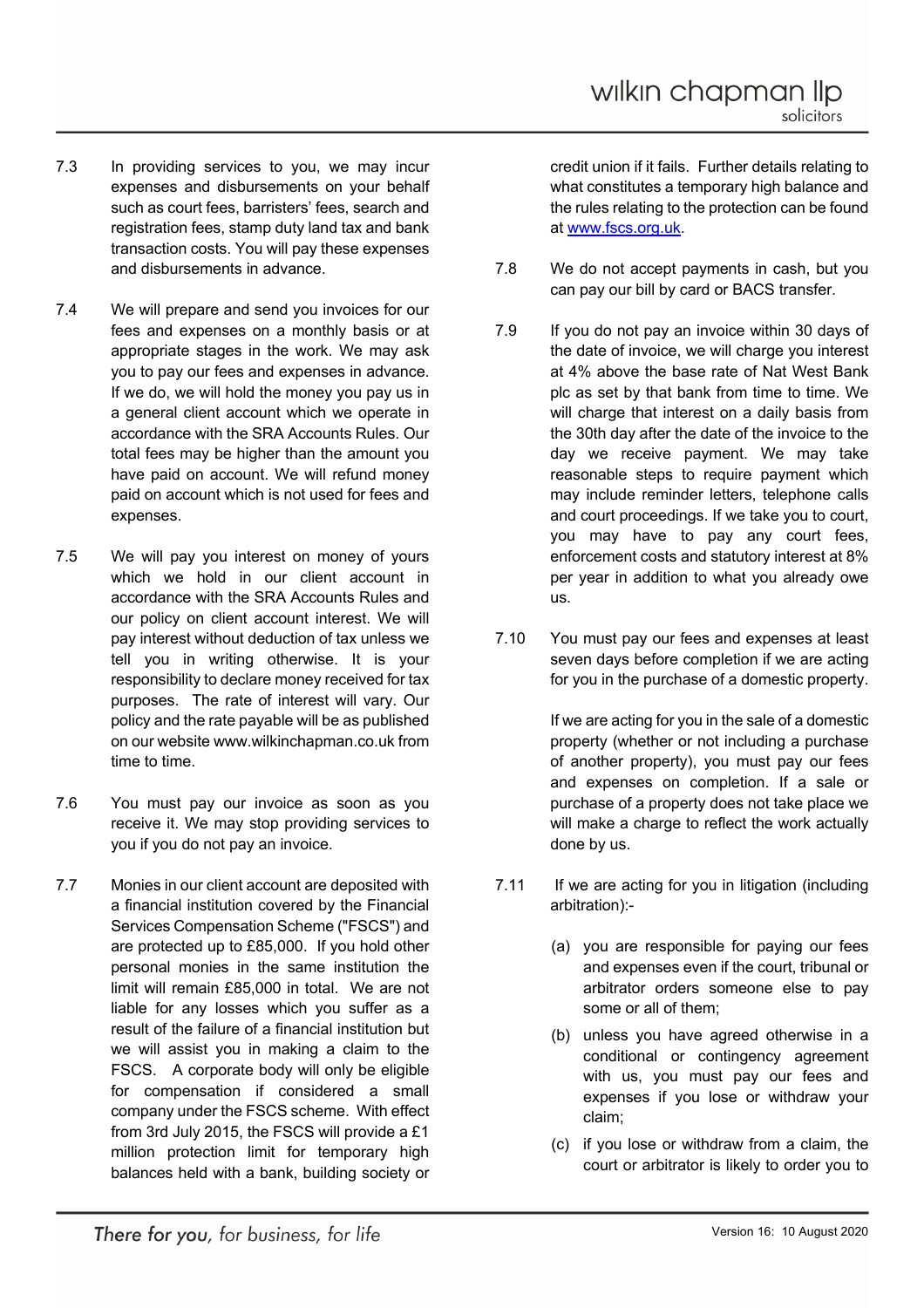pay all or most of the fees and expenses incurred by your opponent;

- (d) in employment tribunal cases, a party who has acted vexatiously, abusively, disruptively or otherwise unreasonably in bringing or conducting proceedings or who has caused a hearing to be delayed can be ordered to pay the fees and expenses incurred by the opponent;
- (e) in all cases involving a dispute which may lead to court or tribunal proceedings the need to comply with court/tribunal rules places responsibilities on you and us. Failure to comply with your responsibilities may lead to the imposition of sanctions for which we cannot accept responsibility. Under the Courts and Legal Services Act 1990, we have a statutory duty to the court to act with independence in the interests of justice, together with a duty to comply with the SRA Code of Conduct. These duties override any other obligation which we may owe to you;
- (f) nothing in this document or the engagement letter constitutes a contentious business agreement for the purposes of section 59 of the Solicitors Act 1974.
- 7.12 If you have problems with an invoice you should contact the member of staff who sent the invoice to you. If there is still a problem, you can use our complaints procedure (see 9 below). You also have the right to object to an invoice by applying to the court for an assessment under Part III of the Solicitors Act 1974. If you apply to the court, the Legal Ombudsman may decide not to deal with a complaint about the invoice.
- 7.13 Under section 74 of the Solicitors Act 1974 we are permitted to charge for an amount of costs greater than that which you could have recovered from another party to the proceedings providing these costs have been reasonably incurred.

#### **8 EARLY TERMINATION OF SERVICES**

- 8.1 You or we may bring the provision of all or any services to an end at any time by giving written notice to the other. We will not do this without giving you reasonable notice and without good reason, such as:-
- (a) your failure to pay us money due to us or money on account which we have asked for;
- (b) your insolvency;
- (c) the discovery or creation of a conflict of interests;
- (d) our being prevented from providing services to you by the National Crime Agency;
- (e) you asking us to break the law or any professional requirement;
- (f) a break down in the relationship of trust and confidence between us and you;
- (g) a failure by you to treat our staff with respect;
- (h) your failure to give us adequate instructions; or
- (i) any other breach by you of the terms of our letter of engagement and this document.
- 8.2 If you terminate the provision of services by us, you will be liable for our fees, expenses and disbursements paid or incurred up to the date of termination, together with any other fees or payments necessary for the transfer of the work to another adviser. All our rights in this document and the letter of engagement will continue to apply even if the agreement between us is terminated.

#### **9 COMPLAINTS AND DISPUTE RESOLUTION**

9.1 If you are unable to resolve a problem about our services with the staff working for you, you may contact us to set out your complaint by emailing:

complaints@wilkinchapman.co.uk

or writing to Complaints at our registered office. Our complaints procedure is available at www.wilkinchapman.co.uk

or on request to our registered office.

9.2 If you are not satisfied with our handling of your complaint you can ask the Legal Ombudsman, PO Box 6808, Wolverhampton WV1 9WJ to